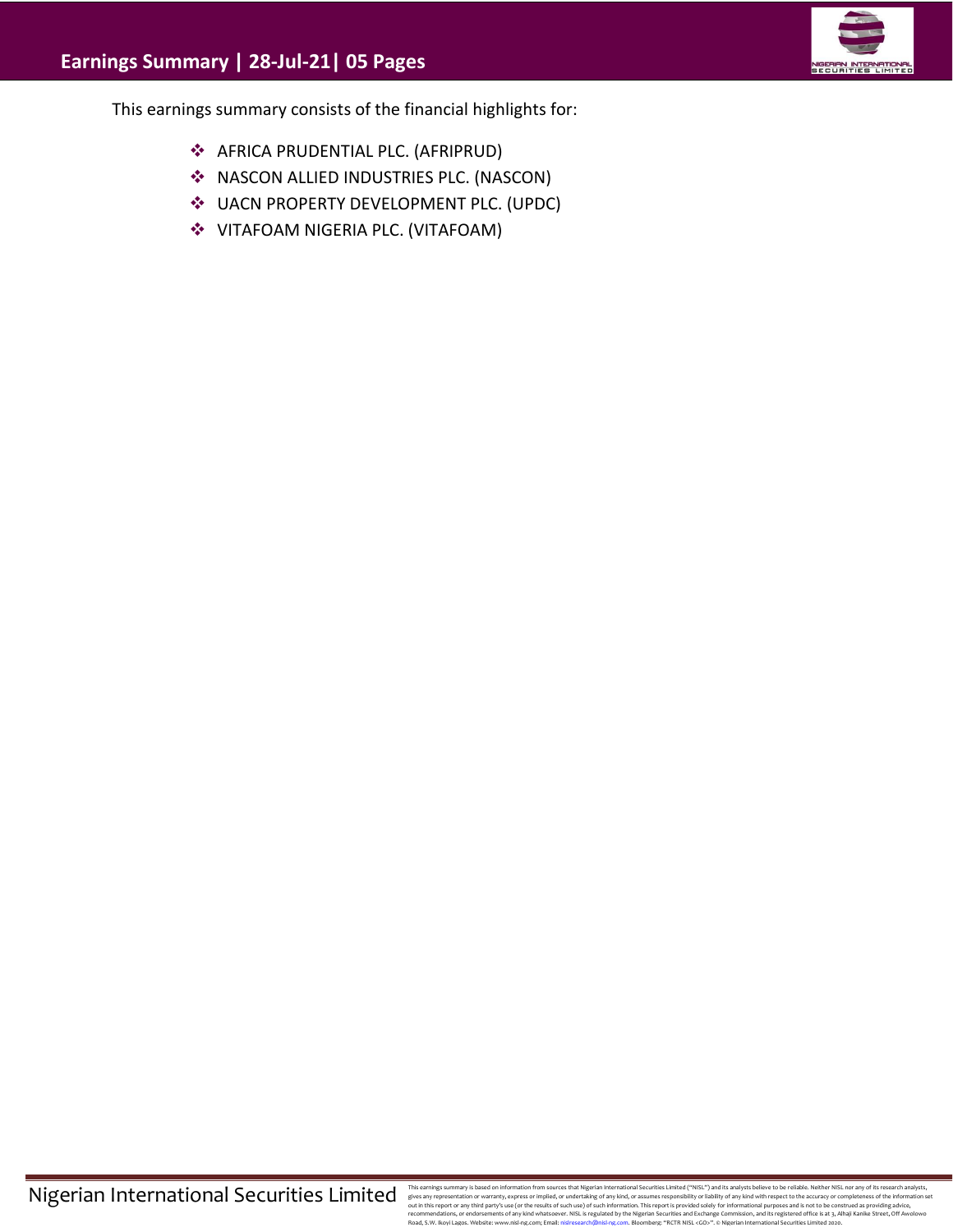

| Earnings Summary   AFRICA PRUDENTIAL PLC   6M ended 30-Jun-21 |                 |                         |           |  |  |  |  |
|---------------------------------------------------------------|-----------------|-------------------------|-----------|--|--|--|--|
|                                                               | <b>6M</b> ended | <b>6M</b> ended         |           |  |  |  |  |
| <b>Income Statement (N'bn)</b>                                | 30-Jun-21       | 30-Jun-20               | % Change  |  |  |  |  |
| <b>Gross Revenue</b>                                          | 1.669           | 1.873                   | $-10.93%$ |  |  |  |  |
| Interest Income                                               | 1.151           | 1.283                   | $-10.28%$ |  |  |  |  |
| Other Income                                                  | 0.086           | 0.024                   | 262.60%   |  |  |  |  |
| <b>Total Expense</b>                                          | 0.779           | 0.680                   | 14.64%    |  |  |  |  |
| <b>Operating Profit</b>                                       | 0.973           | 1.217                   | $-20.07%$ |  |  |  |  |
| <b>Finance Costs</b>                                          | 0.001           |                         |           |  |  |  |  |
| PBT                                                           | 0.972           | 1.217                   | $-20.12%$ |  |  |  |  |
| PAT                                                           | 0.828           | 1.083                   | $-23.57%$ |  |  |  |  |
|                                                               | <b>6M</b> ended | <b>FY ended</b>         |           |  |  |  |  |
| <b>Balance Sheet (N'bn)</b>                                   | 30-Jun-21       | 31-Dec-20               | % Change  |  |  |  |  |
| Property, Plant and Equipment                                 | 0.274           | 0.283                   | $-2.90%$  |  |  |  |  |
| <b>Financial Assets</b>                                       | 10.474          | 13.302                  | $-21.26%$ |  |  |  |  |
| Trade & Other Receivables                                     | 0.507           | 0.299                   | 69.69%    |  |  |  |  |
| Cash & Cash equivalent                                        | 74.786          | 1.006                   | 7335.87%  |  |  |  |  |
| <b>Total Assets</b>                                           | 88.868          | 17.729                  | 401.27%   |  |  |  |  |
| <b>Customers' Deposits</b>                                    | 80.284          | 8.640                   | 829.25%   |  |  |  |  |
| <b>Creditors and Accruals</b>                                 | 0.182           | 0.087                   | 109.93%   |  |  |  |  |
| <b>Total Liabilities</b>                                      | 80.707          | 9.359                   | 762.35%   |  |  |  |  |
| Shareholders' fund                                            | 8.161           | 8.370                   | $-2.49%$  |  |  |  |  |
|                                                               | <b>6M</b> ended | <b>6M</b> ended         |           |  |  |  |  |
| Per share data $(\bigstar)$                                   | 30-Jun-21       | 30-Jun-20               | % Change  |  |  |  |  |
| <b>Current Price</b>                                          | 5.30            |                         |           |  |  |  |  |
| Revenue Per Share                                             | 0.83            | 0.94                    | $-10.93%$ |  |  |  |  |
| Earnings Per Share                                            | 0.41            | 0.54                    | $-23.57%$ |  |  |  |  |
| Trailing 12M EPS                                              | 0.60            |                         |           |  |  |  |  |
| <b>Book-Value Per Share</b>                                   | 4.08            | 4.18                    | $-2.49%$  |  |  |  |  |
| <b>Valuation Multiples/Financial Ratios</b>                   |                 | <b>Corporate Action</b> |           |  |  |  |  |
| Shares Outstanding (bn)                                       | 2.000           | Dividend (N)            |           |  |  |  |  |
| Trailing 12M Price/EPS                                        | 8.90x           | Dividend Yield          |           |  |  |  |  |
| Price/BVPS                                                    | 1.30x           |                         |           |  |  |  |  |
| Price/Sales                                                   | 6.35x           |                         |           |  |  |  |  |
| RoAE                                                          | 14.42%          |                         |           |  |  |  |  |
| RoAA                                                          | 2.24%           |                         |           |  |  |  |  |
| <b>Financial Leverage</b>                                     | 10.89x          | 2.12x                   |           |  |  |  |  |
| Net margin                                                    | 49.60%          | 57.81%                  |           |  |  |  |  |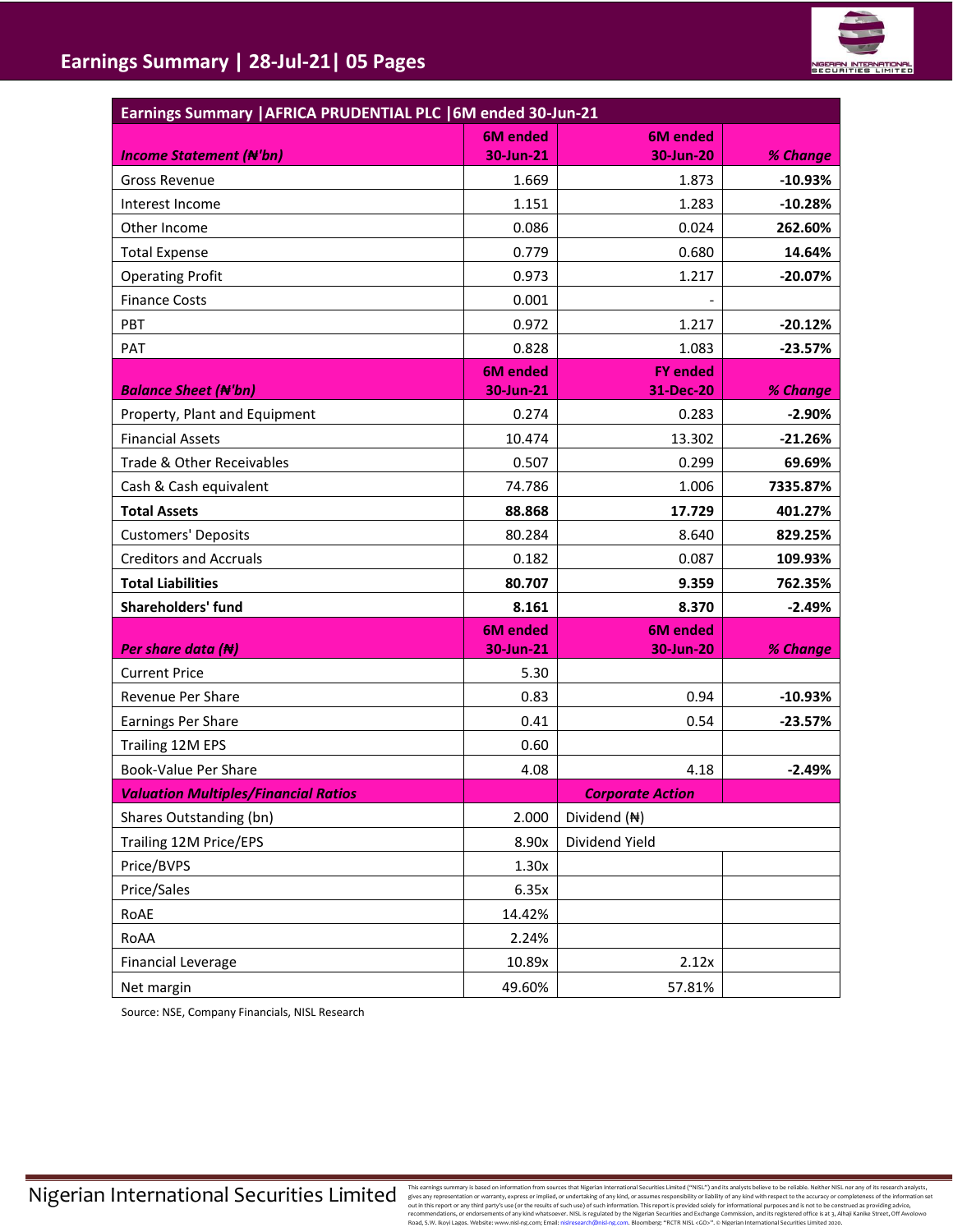

| Earnings Summary   NASCON ALLIED INDUSTRIES PLC   6M ended 30-Jun-21 |                              |                         |           |  |  |  |
|----------------------------------------------------------------------|------------------------------|-------------------------|-----------|--|--|--|
|                                                                      | <b>6M</b> ended              | <b>6M</b> ended         |           |  |  |  |
| <b>Income Statement (N'bn)</b>                                       | 30-Jun-21                    | 30-Jun-20               | % Change  |  |  |  |
| Revenue                                                              | 17.570                       | 14.529                  | 20.93%    |  |  |  |
| Cost of Sales                                                        | 10.632                       | 8.708                   | 22.09%    |  |  |  |
| <b>Gross Profit</b>                                                  | 6.938                        | 5.821                   | 19.19%    |  |  |  |
| <b>OPEX</b>                                                          | 4.648                        | 3.792                   | 22.56%    |  |  |  |
| <b>Operating Profit</b>                                              | 2.132                        | 2.426                   | $-12.14%$ |  |  |  |
| Investment Income                                                    | 0.027                        | 0.018                   | 45.63%    |  |  |  |
| <b>Finance Cost</b>                                                  | 0.025                        | 0.166                   | $-84.84%$ |  |  |  |
| Profit/(Loss) Before Tax                                             | 2.133                        | 2.278                   | $-6.37%$  |  |  |  |
| Profit/(Loss) After Tax                                              | 1.451                        | 1.488                   | $-2.52%$  |  |  |  |
|                                                                      | <b>6M</b> ended              | <b>FY ended</b>         |           |  |  |  |
| <b>Balance Sheet (N'bn)</b>                                          | 30-Jun-21                    | 31-Dec-20               | % Change  |  |  |  |
| Property, Plant and Equipment                                        | 15.714                       | 16.698                  | $-5.89%$  |  |  |  |
| Inventories                                                          | 5.104                        | 5.159                   | $-1.07%$  |  |  |  |
| Trade & Other Receivables                                            | 14.190                       | 13.362                  | 6.19%     |  |  |  |
| Cash & Cash equivalent                                               | 1.929                        | 2.600                   | $-25.83%$ |  |  |  |
| <b>Current Assets</b>                                                | 26.191                       | 23.911                  | 9.54%     |  |  |  |
| <b>Total Assets</b>                                                  | 45.655                       | 44.309                  | 3.04%     |  |  |  |
| Trade & Other Payables                                               | 24.496                       | 23.098                  | 6.05%     |  |  |  |
| Loans & Borrowings                                                   | 0.039                        | 0.039                   | 0.00%     |  |  |  |
| <b>Current Liabilities</b>                                           | 26.409                       | 25.522                  | 3.48%     |  |  |  |
| <b>Total Liabilities</b>                                             | 32.545                       | 31.589                  | 3.03%     |  |  |  |
| Shareholders' fund                                                   | 13.110                       | 12.720                  | 3.07%     |  |  |  |
|                                                                      | <b>6M</b> ended<br>30-Jun-21 | <b>6M</b> ended         |           |  |  |  |
| Per share data $(\bigstar)$<br><b>Current Price</b>                  |                              | 30-Jun-20               | % Change  |  |  |  |
|                                                                      | 15.00                        | 5.48                    |           |  |  |  |
| Revenue Per Share                                                    | 6.63                         |                         | 20.93%    |  |  |  |
| Earnings Per Share*                                                  | 1.09                         | 0.95                    | 14.74%    |  |  |  |
| Trailing 12M EPS                                                     | 1.16                         |                         |           |  |  |  |
| Book-Value Per Share<br><b>Valuation Multiples/Financial Ratios</b>  | 4.95                         | 4.80                    | 3.07%     |  |  |  |
| Shares Outstanding (bn)                                              | 2.649                        | <b>Corporate Action</b> |           |  |  |  |
|                                                                      |                              | Dividend (N)            |           |  |  |  |
| Price/ Trailing 12M EPS                                              | 12.92x                       | Dividend Yield          |           |  |  |  |
| Price/BVPS                                                           | 3.03x                        |                         |           |  |  |  |
| Price/Sales                                                          | 2.26x                        |                         |           |  |  |  |
| RoAE                                                                 | 23.81%                       |                         |           |  |  |  |
| RoAA                                                                 | 6.84%                        |                         |           |  |  |  |
| <b>Current Ratio</b>                                                 | 0.99x                        | 0.94x                   |           |  |  |  |
| <b>Financial Leverage</b>                                            | 3.48x                        | 3.48x                   |           |  |  |  |
| Cost to Sales                                                        | 60.51%                       | 59.94%                  |           |  |  |  |
| <b>Gross Profit Margin</b>                                           | 39.49%                       | 40.06%                  |           |  |  |  |
| <b>OPEX Ratio</b>                                                    | 26.45%                       | 26.10%                  |           |  |  |  |
| <b>EBIT Margin</b>                                                   | 12.13%                       | 16.70%                  |           |  |  |  |
| Net margin                                                           | 8.26%                        | 10.24%                  |           |  |  |  |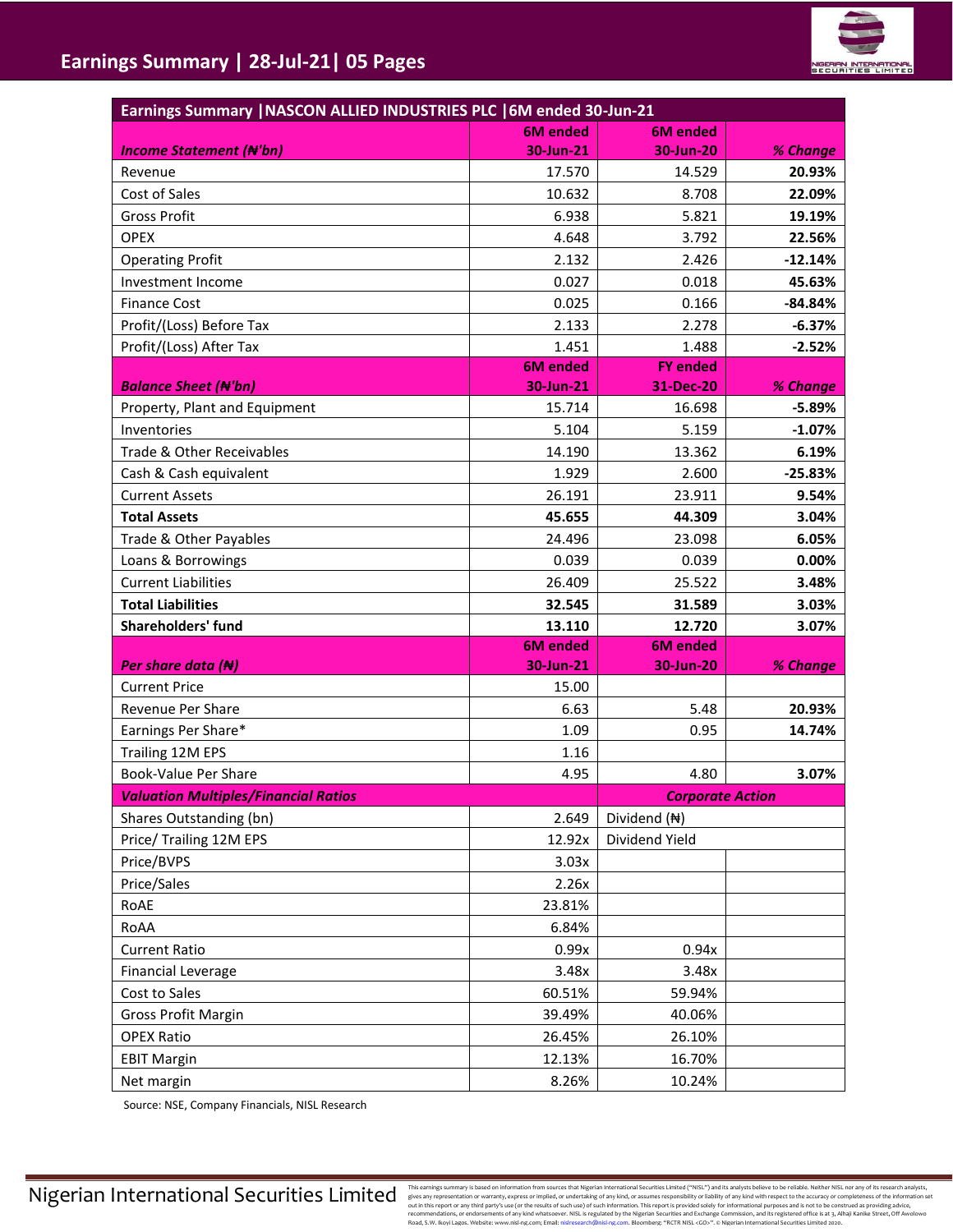| Earnings Summary   UACN PROPERTY DEVELOPMENT COMPANY PLC   6M ended 30-Jun-21 |                 |                         |             |  |
|-------------------------------------------------------------------------------|-----------------|-------------------------|-------------|--|
|                                                                               | <b>6M</b> ended | <b>6M</b> ended         |             |  |
| <b>Income Statement (N'bn)</b>                                                | 30-Jun-21       | 30-Jun-20               | % Change    |  |
| Revenue                                                                       | 0.32            | 0.35                    | $-8.80%$    |  |
| Cost of Sales                                                                 | 0.26            | 0.25                    | 6.33%       |  |
| <b>Gross Profit</b>                                                           | 0.06            | 0.10                    | -45.31%     |  |
| <b>OPEX</b>                                                                   | 0.45            | 0.36                    | 25.77%      |  |
| Profit/(Loss) on Disposal of Investment Properties                            | 0.25            | (0.04)                  | 671.97%     |  |
| Other operating income                                                        | 0.06            | 0.08                    | $-23.91%$   |  |
| Operating Profit /(Loss)                                                      | (0.09)          | (0.22)                  | $-60.05%$   |  |
| Net Finance Income/(Cost)                                                     | (0.42)          | (1.04)                  | $-59.44%$   |  |
| <b>Impairments Of Assets</b>                                                  |                 | (0.74)                  | $-100.00\%$ |  |
| Profit/ (Loss) Before Tax                                                     | (0.51)          | (2.04)                  | $-74.93%$   |  |
| Profit/ (Loss) from Continuing Operations                                     | (0.57)          | (2.83)                  | -79.70%     |  |
| Profit/ (Loss) from Discontinued Operations                                   | (0.03)          | (0.08)                  | $-60.92%$   |  |
| Profit/ (Loss) After Tax                                                      | (0.60)          | (2.90)                  | $-79.21%$   |  |
|                                                                               | <b>6M</b> ended | FY ended 31-            |             |  |
| <b>Balance Sheet (N'bn)</b>                                                   | 30-Jun-21       | <b>Dec-20</b>           | % Change    |  |
| Property, Plant and Equipment                                                 | 0.05            | 0.03                    | 71.98%      |  |
| Inventories                                                                   | 4.25            | 4.27                    | $-0.54%$    |  |
| Trade & Other Receivables                                                     | 3.80            | 4.24                    | $-10.42%$   |  |
| Cash & Cash equivalent                                                        | 3.81            | 2.95                    | 29.12%      |  |
| <b>Current Assets</b>                                                         | 11.86           | 11.46                   | 3.43%       |  |
| <b>Total Assets</b>                                                           | 22.04           | 22.29                   | $-1.13%$    |  |
| Trade & Other Payables                                                        | 5.53            | 5.73                    | $-3.42%$    |  |
| <b>Borrowings</b>                                                             | 5.85            | 5.42                    | 7.80%       |  |
| <b>Current Liabilities</b>                                                    | 6.03            | 7.36                    | $-18.05%$   |  |
| <b>Total Liabilities</b>                                                      | 12.98           | 12.65                   | 2.63%       |  |
| Shareholders' fund                                                            | 9.06            | 9.64                    | $-6.05%$    |  |
|                                                                               | <b>6M</b> ended | <b>6M</b> ended         |             |  |
| Per share data $(H)$                                                          | 30-Jun-21       | 30-Jun-20               | % Change    |  |
| <b>Current Price</b>                                                          | 1.28            |                         |             |  |
| Revenue Per Share                                                             | 0.12            | 0.13                    | $-8.80%$    |  |
| Earnings Per Share                                                            | (0.03)          | (0.50)                  | -94.00%     |  |
| Trailing 12M EPS                                                              | 0.43            |                         |             |  |
| Book-Value Per Share                                                          | 3.49            | 3.71                    | $-6.05%$    |  |
| <b>Valuation Multiples/Financial Ratios</b>                                   |                 | <b>Corporate Action</b> |             |  |
| Shares Outstanding (bn)                                                       | 2.598           | Dividend (N)            |             |  |
| Price/Trailing 12M EPS                                                        | 2.98x           | Dividend Yield          |             |  |
| Price/BVPS                                                                    | 0.37x           |                         |             |  |
| Price/Sales                                                                   | 10.52x          |                         |             |  |
| RoAE                                                                          | 11.95%          |                         |             |  |
| RoAA                                                                          | 5.04%           |                         |             |  |
| <b>Current Ratio</b>                                                          | 1.97x           | 1.56x                   |             |  |
| <b>Financial Leverage</b>                                                     | 2.43x           | 2.31x                   |             |  |
| Cost to Sales                                                                 | 82.43%          | 70.70%                  |             |  |
| <b>Gross Profit Margin</b>                                                    | 17.57%          | 29.30%                  |             |  |
| <b>OPEX Ratio</b>                                                             | 143.49%         | 104.05%                 |             |  |
| <b>EBIT Margin</b>                                                            | $-28.06%$       | -64.06%                 |             |  |
| Net margin                                                                    | -190.88%        | -837.49%                |             |  |